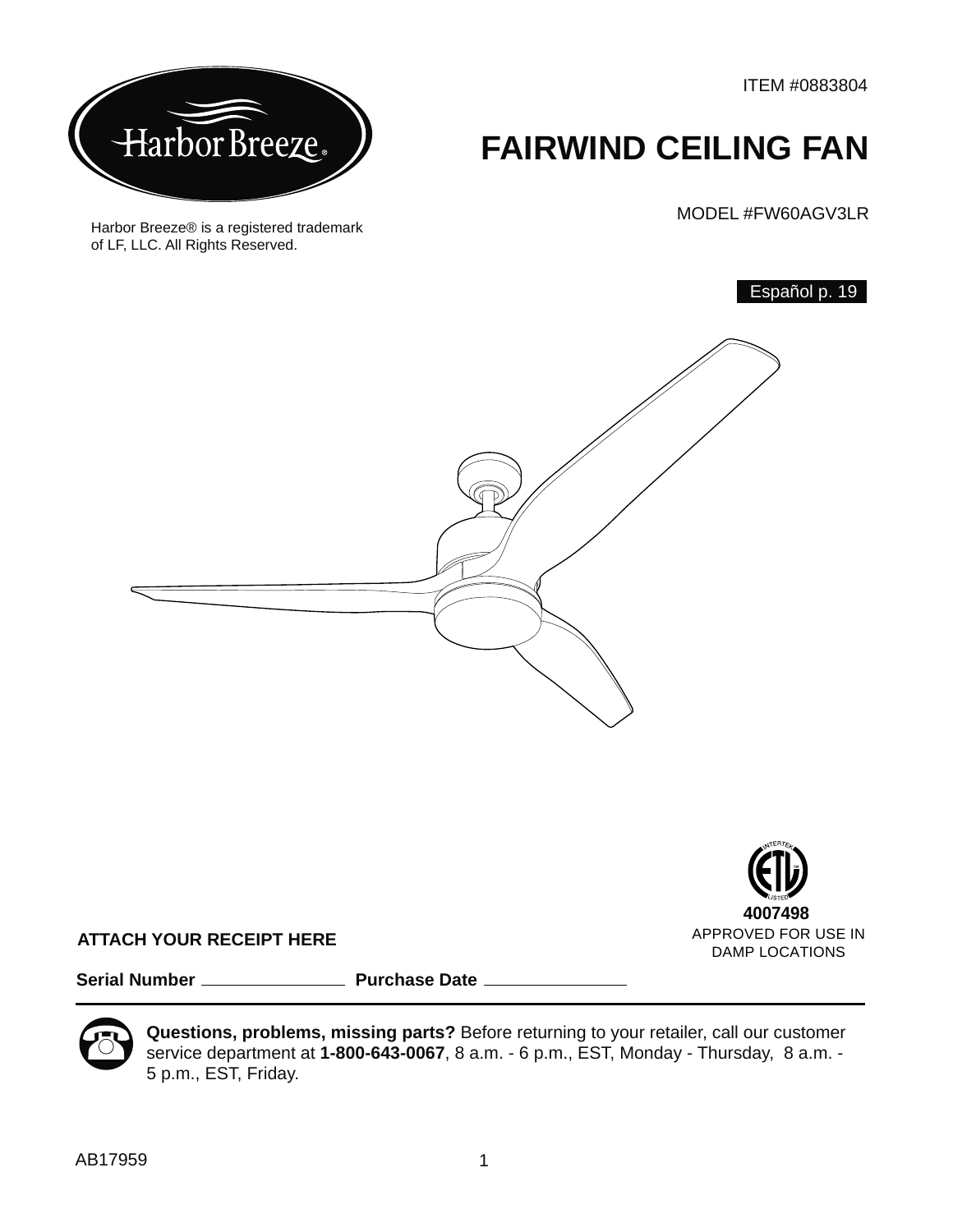### **TABLE OF CONTENTS**

# **SAFETY INFORMATION**

### **READ AND SAVE THESE INSTRUCTIONS**

Please read and understand this entire manual before attempting to assemble, install or operate the product.

- Do not discard fan carton or foam inserts. Should this fan need to be returned to the factory for repairs, it must be shipped in its original packaging to ensure proper protection against damage that might exceed the initial cause for return.
- Make sure all electrical connections comply with local codes, ordinances, the National Electrical Code and ANSI/NFPA 70-1999. Hire a qualified electrician or consult a do-it-yourself wiring handbook if you are unfamiliar with installing electrical wiring.
- Make sure the installation site you choose allows a minimum clearance of 7 ft. from the blades to the floor and at least 30 in. from the end of the blades to any obstruction.
- After you install the fan, make sure all connections are secure to prevent the fan from falling.
- The net weight of this fan including the light kit is: 20.28 lbs.

# **DANGER**

When using an existing outlet box, make sure the outlet box is securely attached to the building structure and can support the full weight of the fan. Failure to do this can result in serious injury or death. The stability of the outlet box is essential in minimizing wobble and noise in the fan after installation is complete.

To reduce the risk of serious bodily injury, DO NOT use power tools to assemble any part of the fan, including the blades.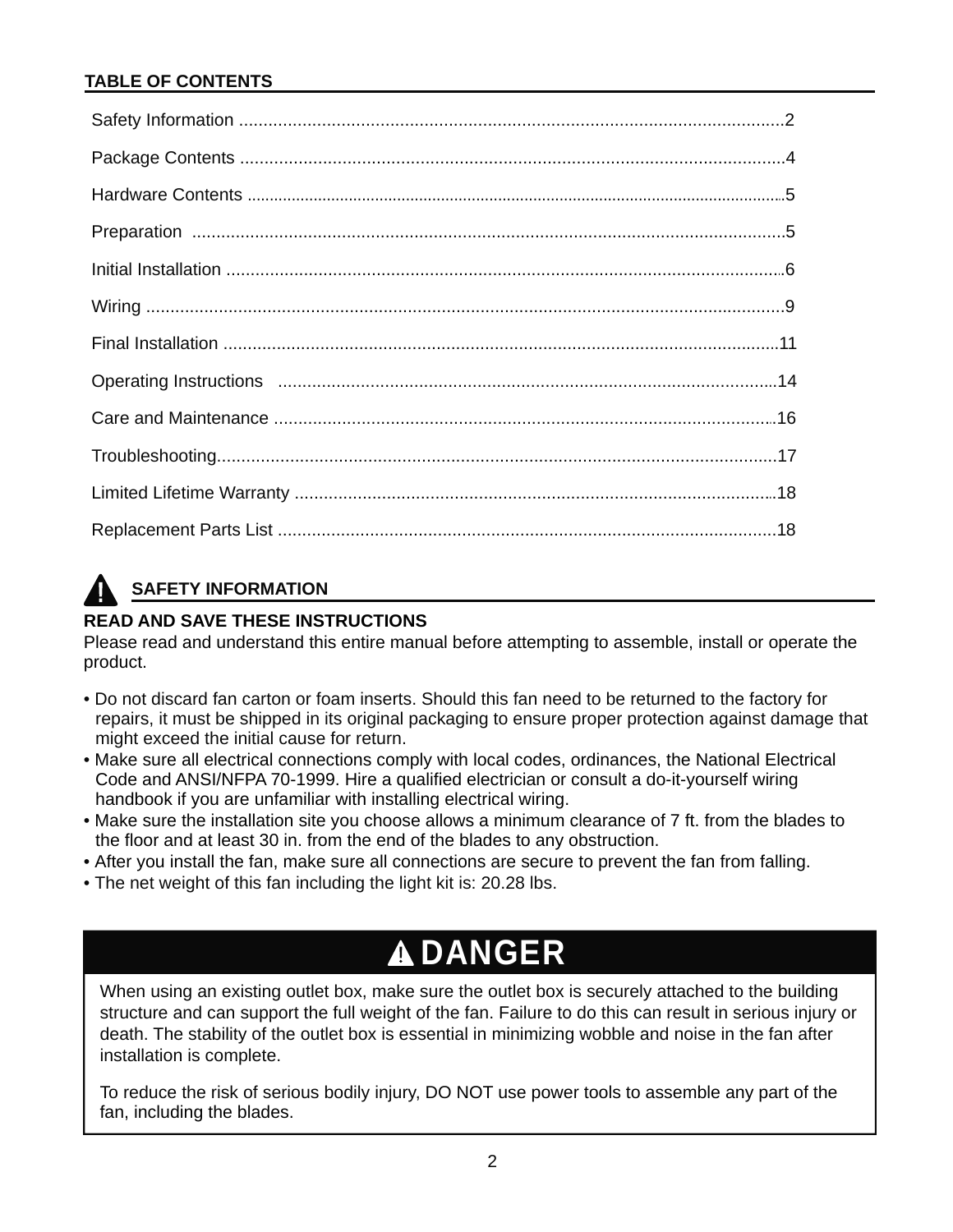# **WARNING WARNING**

 To reduce the risk of fire, electrical shock or personal injury, mount fan to outlet box marked "ACCEPTABLE FOR FAN SUPPORT OF 35 LBS. OR LESS" and use mounting screws provided with the outlet box. Most outlet boxes commonly used for the support of lighting fixtures are not acceptable for fan support and may need to be replaced. Consult a qualified electrician if in doubt. I

When mounting fan to a ceiling outlet box, use a METAL octagonal outlet box; do NOT use a plastic outlet box. Secure the outlet box directly to the building structure. The outlet box and its support must be able to support the moving weight of the fan (at least 35 lbs.).

To avoid personal injury, the use of gloves may be necessary while handling fan parts with sharp edges.

To reduce the risk of fire, electrical shock or personal injury, wire connectors provided with this fan are designed to accept only one 12-gauge house wire and two lead wires from the fan. If your house wire is larger than 12-gauge or there is more than one house wire to connect to the corresponding fan lead wires, consult an electrician for the proper size wire connectors to use.

To reduce the risk of fire or electrical shock, do not use the fan with any solid state speed control device or control fan speed with a full range dimmer switch.

To reduce the risk of fire, electrical shock or personal injury, do not bend the blades when installing or balancing them, or cleaning the fan. Do not insert objects between the rotating fan blades.

To reduce the risk of personal injury, use *only* parts provided with this fan. The use of parts *OTHER* than those provided with this fan will void the warranty.

Before proceeding, be sure to shut off electricity at main switch or circuit breaker in order to avoid electrical shock.

# **CAUTION**

Be sure outlet box is properly grounded and that a ground wire (green or bare) is present.

Before beginning installation, carefully check all screws, bolts and nuts on fan motor assembly to ensure that they are secured.

Do NOT tamper with or attempt to repair LED component. The light source is designed for this specific application and should not be serviced by untrained personnel. If any servicing is required, call our customer service department.

**NOTE:** Dimmable to 10% with select dimmers. See Lowes.com for more information.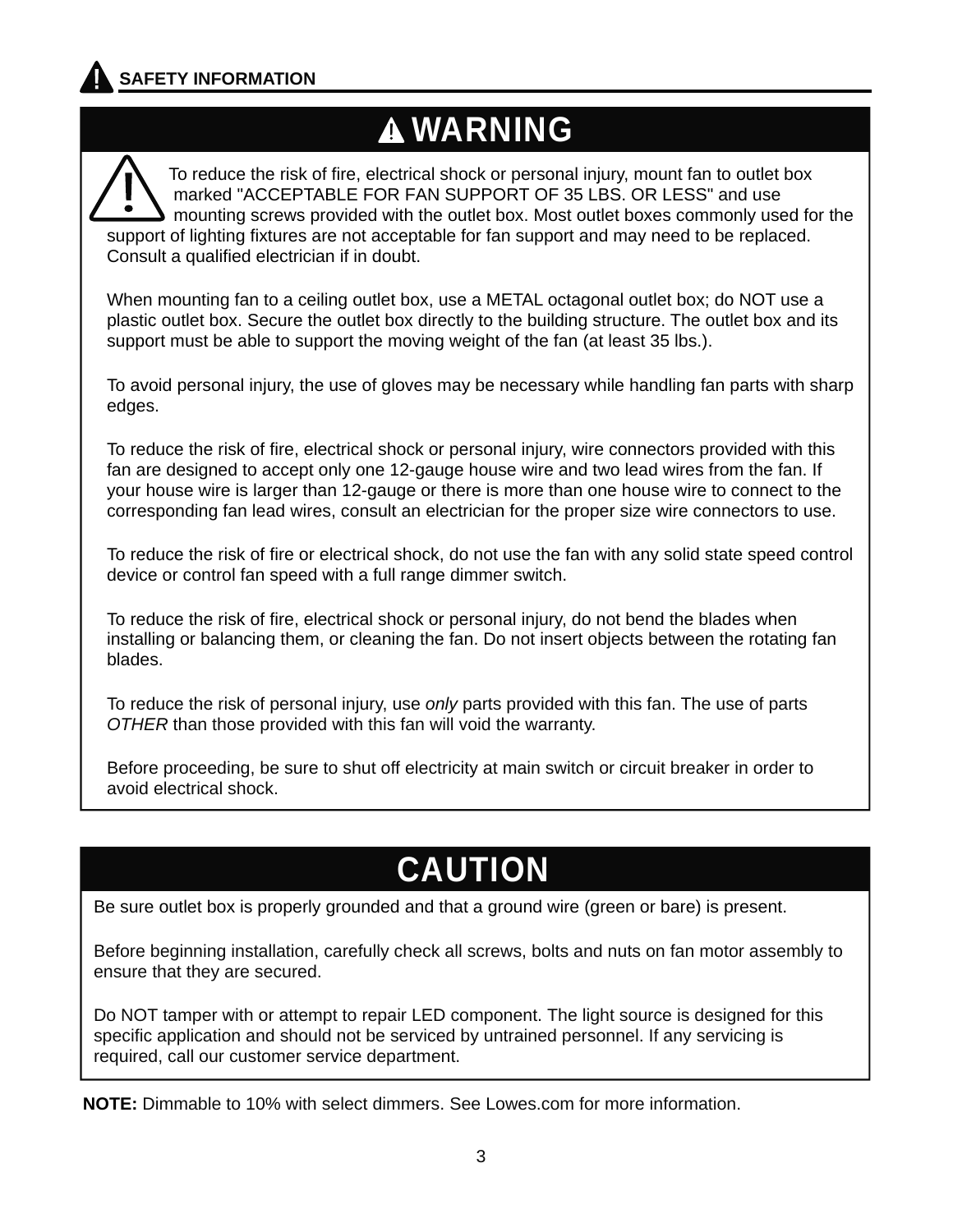## **PACKAGE CONTENTS**



| <b>PART</b> | <b>DESCRIPTION</b>      | <b>QUANTITY</b> |
|-------------|-------------------------|-----------------|
| А           | Downrod                 |                 |
| в           | Canopy                  |                 |
| C           | <b>Mounting Bracket</b> |                 |
| D           | <b>Motor Housing</b>    |                 |
| Е           | <b>Yoke Cover</b>       | 1               |
| F           | Light Kit Fitter        |                 |
| G           | <b>Blade</b>            | 3               |
| н           | <b>Canopy Cover</b>     |                 |
|             | <b>Glass Shade</b>      |                 |
|             | <b>Blade Plate</b>      | 3               |

| <b>PART</b> | <b>DESCRIPTION</b>             | <b>QUANTIT</b> |
|-------------|--------------------------------|----------------|
| Κ           | <b>Canopy Mounting Screw</b>   | 2              |
|             | (preassembled)                 |                |
|             | Pin (preassembled)             | 1              |
| м           | Clip (preassembled)            |                |
| N           | <b>Fitter Plate</b>            | 1              |
| ∩           | <b>Motor Plate Screw</b>       | 3              |
|             | (preassembled)                 |                |
| Р           | <b>Fitter Plate Screw</b>      | 3              |
|             | (preassembled)                 |                |
| O           | <b>Remote Pack</b>             | 1              |
| R           | <b>Remote Control Receiver</b> |                |

**A IMPORTANT REMINDER:** You must use the parts provided with this fan for proper installation and safety.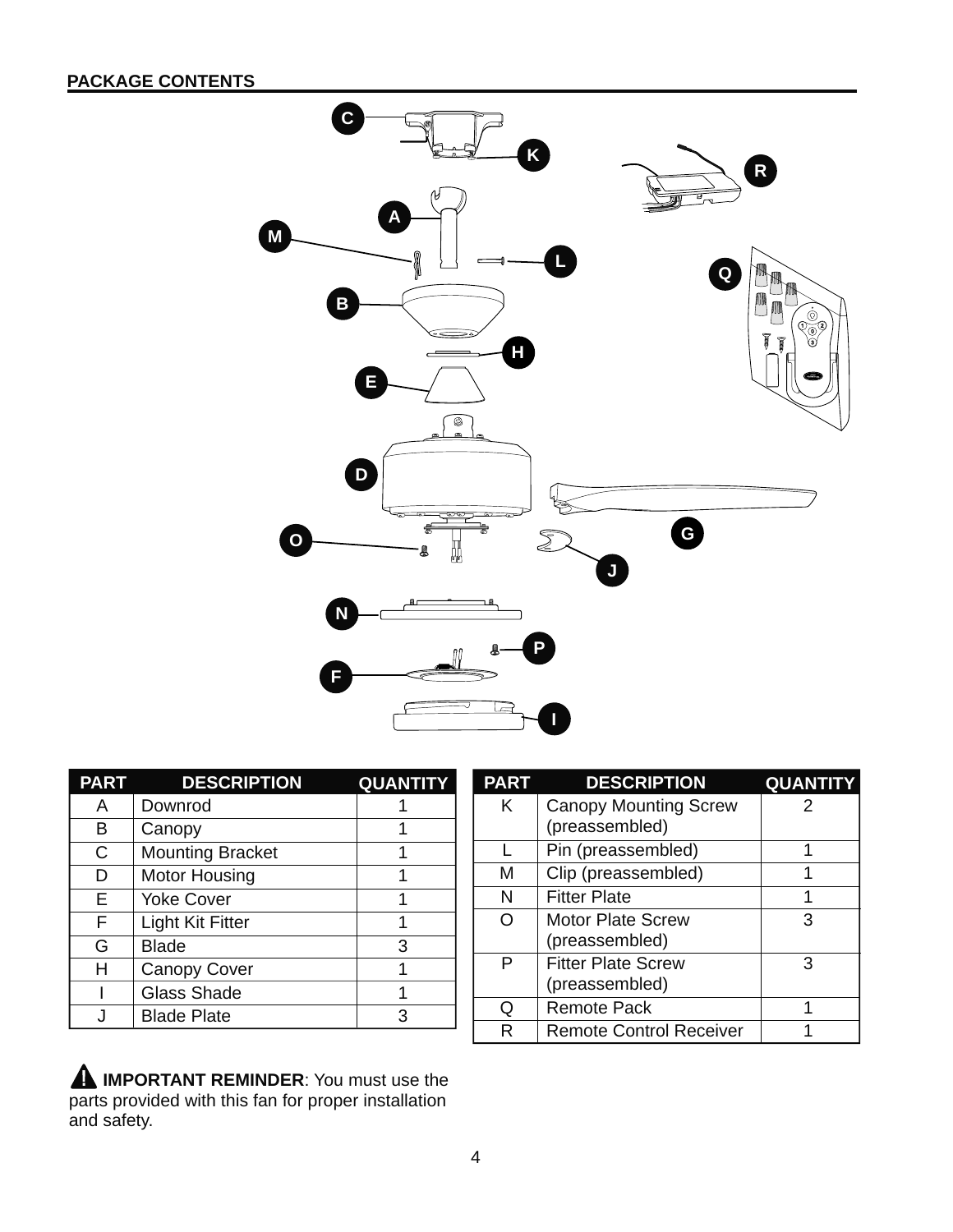#### **HARDWARE CONTENTS** (shown actual size)



#### **PREPARATION**

Before beginning assembly of product, make sure all parts are present. Place motor on carpet or on foam to avoid damage to finish. Compare parts with package contents list and hardware contents list. If any part is missing or damaged, do not attempt to install, operate or assemble the product.

#### **Estimated Assembly Time: 120 minutes**

Tools Required for Assembly (not included): Electrical Tape, Phillips Screwdriver, Pliers, Safety Glasses, Stepladder and Wire Strippers

Helpful Tools (not included): AC Tester Light, Tape Measure, Do-It-Yourself Wiring Handbook and Wire **Cutters**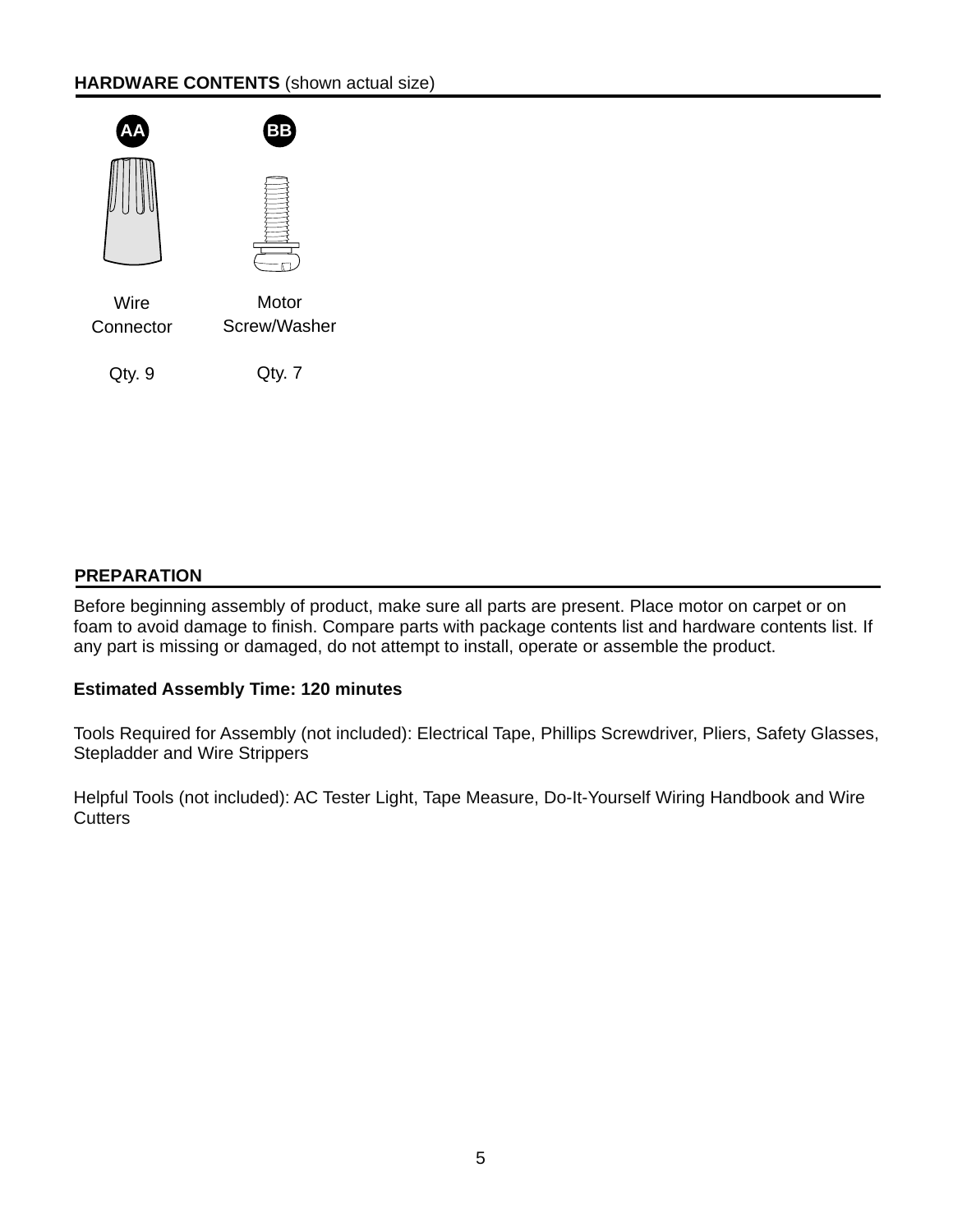1. Turn off circuit breakers or fuse and wall switch to the fan supply line leads.

**A** DANGER: Failure to disconnect power supply prior to installation may result in serious injury or death.



- 2. Determine mounting method to use.
	- **A.** Standard mount
	- **B.** Angle mount

**Note**: Flushmount and closemount options are not available for this fan.

**IMPORTANT:** If using the angle mount, ensure the ceiling angle is not steeper than 19°.

\***Helpful Hint:** Downrod-style mounting is best suited for ceilings 8 ft. high or higher. For taller ceilings you may want to use a longer downrod (not included). Angle-style mounting is best suited for angled or vaulted ceilings. A longer downrod is sometimes necessary to ensure proper blade clearance.

Check to make sure blades (G) will be at least 3. 30 inches from any obstruction. Check downrod (A) length to ensure blades (G) will be at least 7 ft. above the floor.



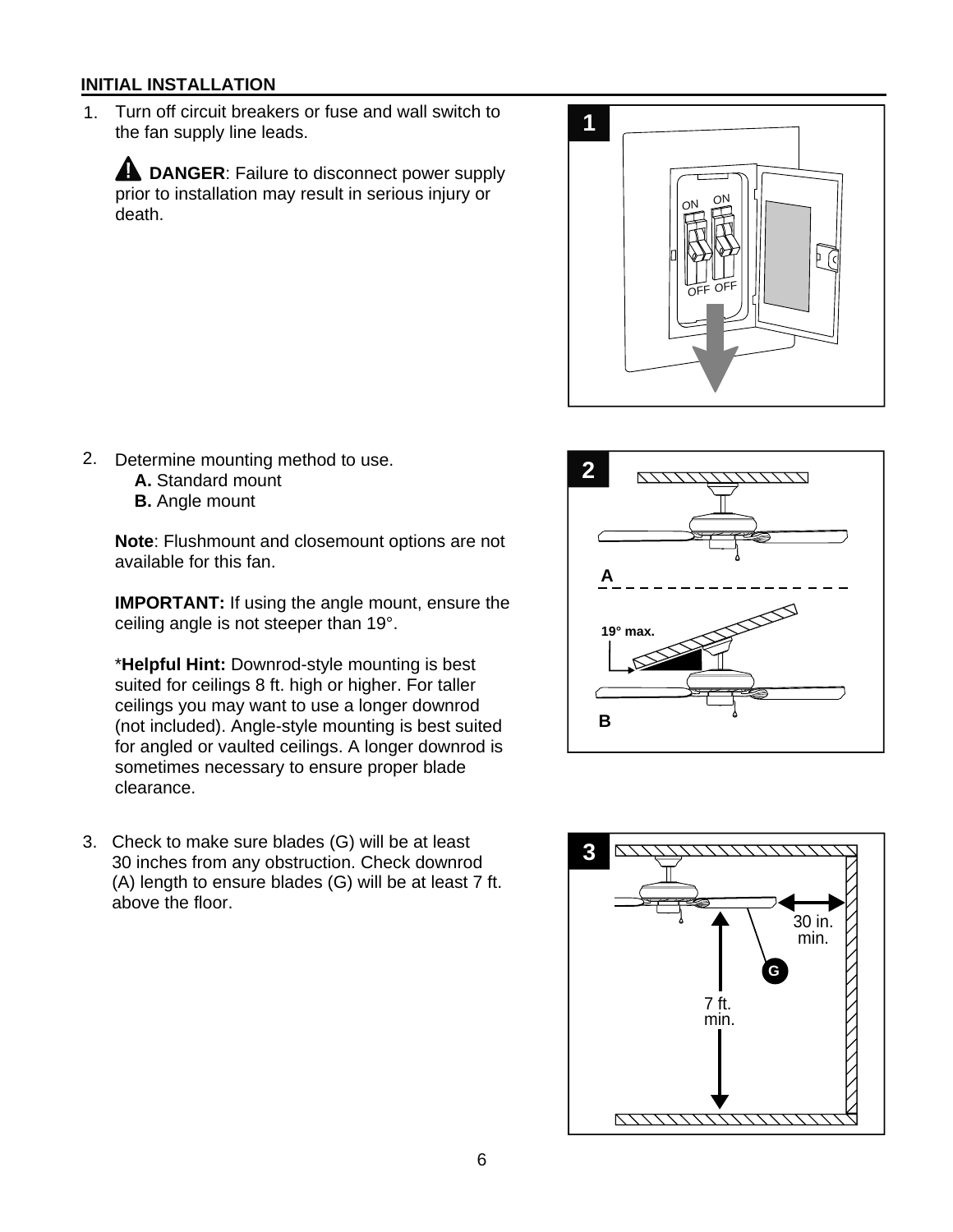4. Secure mounting bracket (C) to outlet box (not **STANDARD MOUNT ANGLE MOUNT** included) using screws, spring washers and flat washers provided with the outlet box.

\***NOTE:** It is very important you use the proper hardware when installing the mounting bracket (C) as this will support the fan.

**IMPORTANT:** If using the angle mount, make sure open end of mounting bracket (C) is installed facing the higher point of the ceiling, and ensure the ceiling angle is not steeper than 19°.



5. Remove pin (L) and clip (M) from downrod (A).

Partially loosen preassembled set screws and nuts in yoke at top of motor housing (D).



Then, thread wires from motor housing (D) through downrod (A).



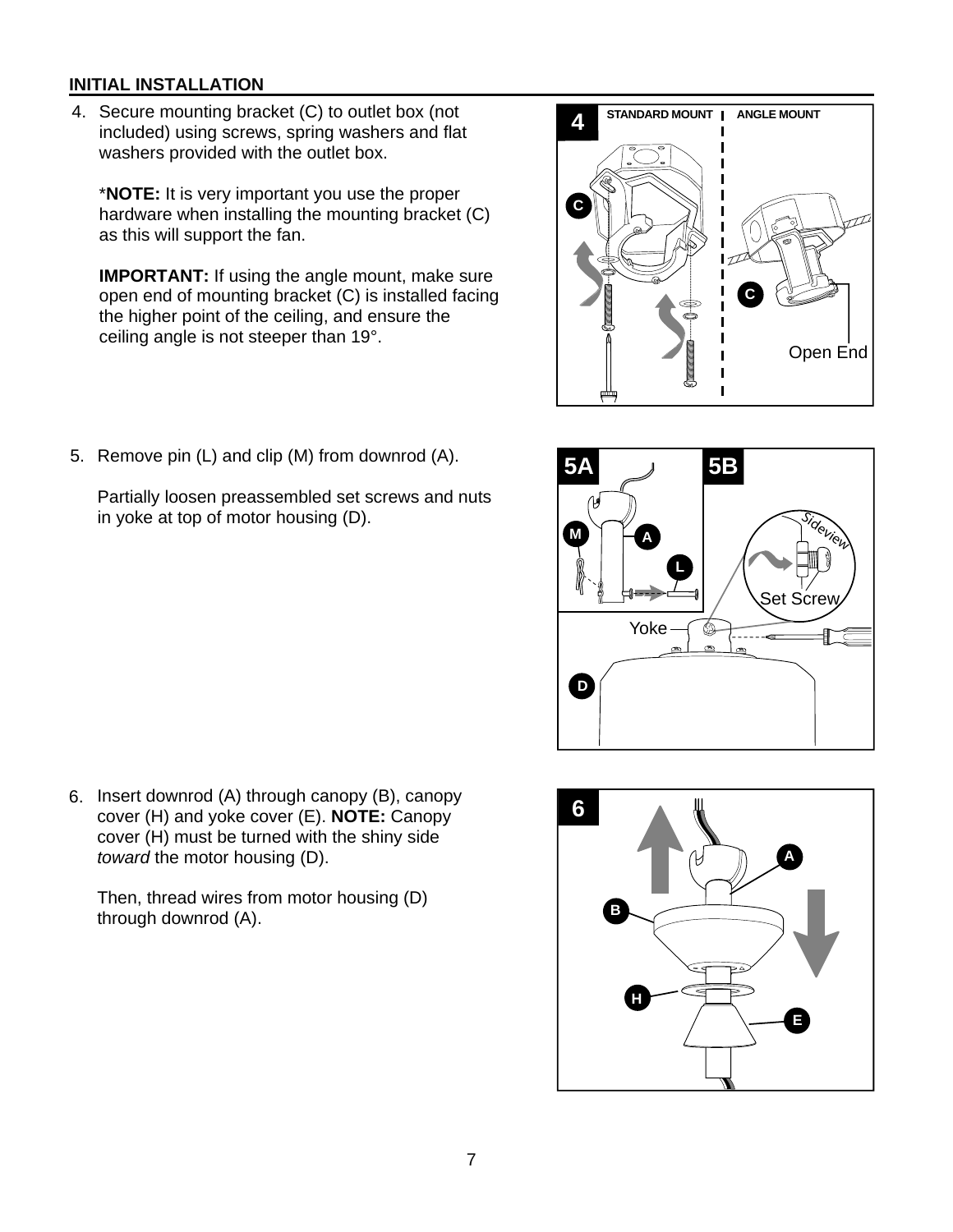- 7. Slip downrod (A) into motor housing yoke, align holes and re-install pin (L) and clip (M). Tighten set screws in motor housing yoke and then tighten preassembled nuts on the set screws. Then, slide yoke cover (E) down until it rests on top of motor housing (D).
- **D L M** Yoke **M L** Set Screw and Nut Sideview

**E**

**7 <sup>A</sup>**

Depending on the length of downrod you use, you may need to cut the lead wires back to simplify the wiring. If you decide to cut back the lead wires, it is suggested you do so in the following manner: 8.

Take the lead wires and make sure you have pulled them all the way through the top of the downrod. Start at the TOP of the hanging ball on the downrod and measure 8 in. of lead wire, then cut the excess wire off with wire cutters (not included).

#### **NOTE:** If you do *not* cut back the lead wires, *Steps 8 and 9 are not necessary and you may proceed to Step 10 instead*.

9. If you decided to cut back the lead wires in Step 9,<br>
strip 1/2 ip of insulation from and of each strip 1/2 in. of insulation from end of each wire -- white, black, green and blue (if applicable). Twist stripped ends of each strand of wire within the insulation with pliers (not included).



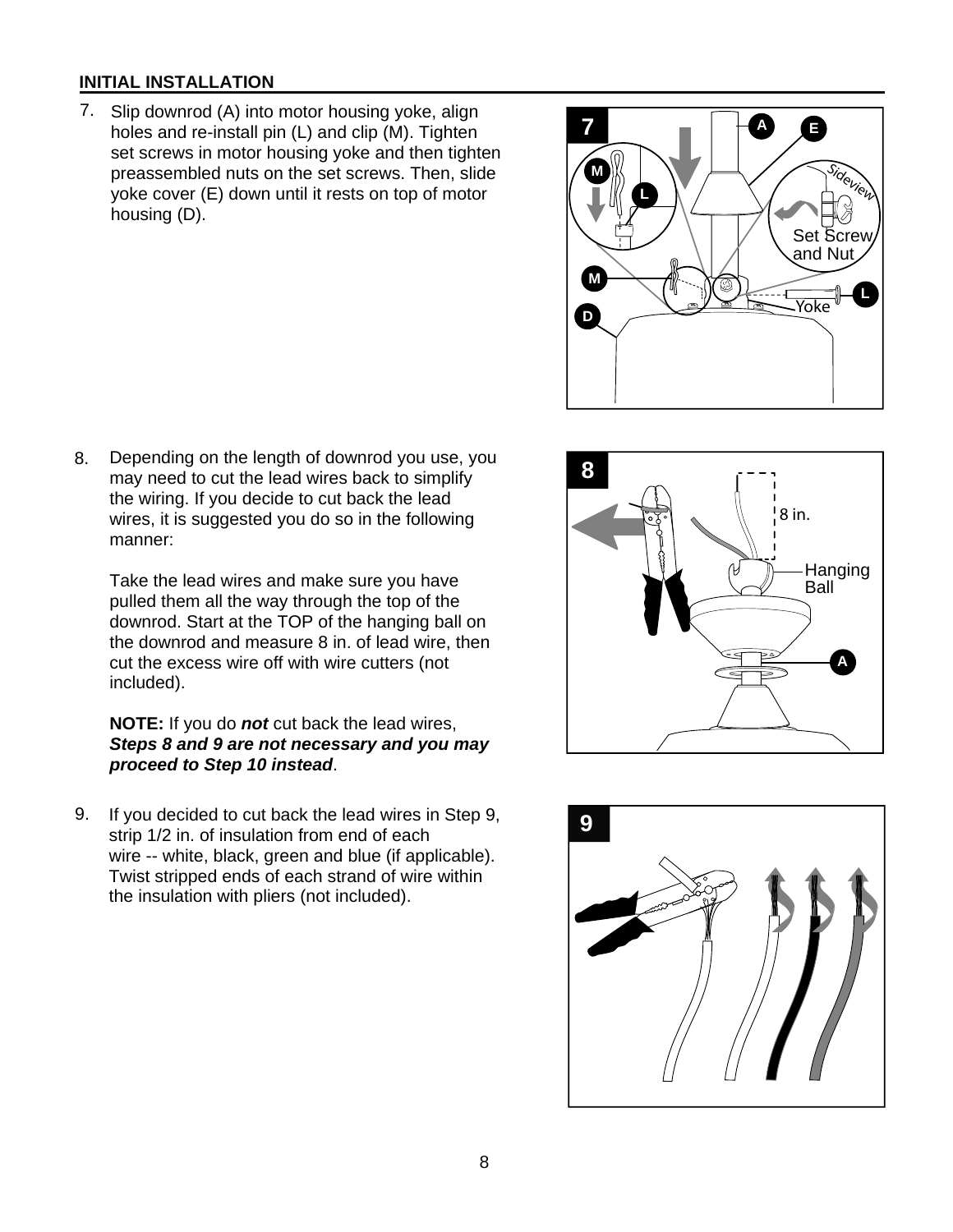10. Install hanging ball of downrod (A) into opening of mounting bracket (C). Align one of the slots in hanging ball with tab in mounting bracket (C).

**A DANGER:** Failure to align one of the slots in the ball with the tab may result in serious injury or death.



### **WIRING**

**WARNING:** To reduce the risk of fire, electrical shock or personal injury, wire connectors provided with this fan are designed to accept only one 12-gauge house wire and two lead wires from the fan. If your house wire is larger than 12-gauge or there is more than one house wire to connect to the corresponding fan lead wires, consult an electrician for the proper size wire connectors to use.

**ALCAUTION:** Be sure outlet box is properly grounded and that a ground (green or bare) wire is present.

**WARNING:** If house wires are different colors than referred to in the following steps, stop immediately. A professional electrician is recommended to determine wiring.

 **WARNING:** Using a full range dimmer switch (not included) to control fan speed will cause a loud humming noise from fan. To reduce the risk of fire or electrical shock, do NOT use a full range dimmer switch to control fan speed.

 1. Make the necessary wiring connections for remote control operation as detailed *on the following page* and in the figure. For each wire connection, use one of the wire connectors (AA), making sure to screw wire connector (AA) on in a clockwise direction.

**ALCAUTION:** Assistance from another person is recommended for this step.

#### **Hardware Used**



Wire Connector **A** A**A** A<sub>x 5</sub>

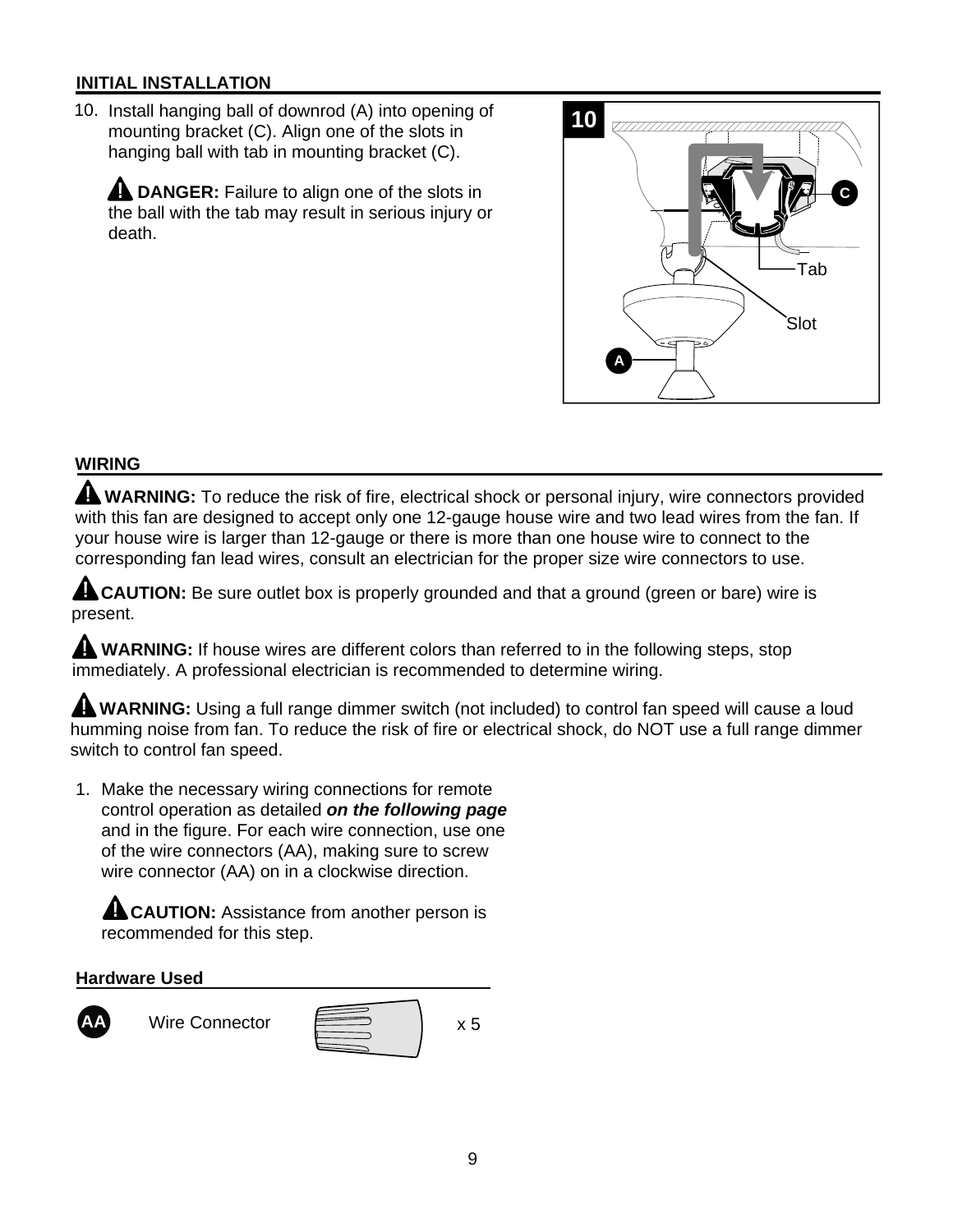#### **WIRING**

(1.) Connect all GROUND (GREEN) wires from fan (on downrod (A), if applicable, and mounting bracket (C)) to BARE/GREEN supply wire from ceiling.

Connect BLACK wire (labeled AC IN L) from remote control receiver (R) to BLACK supply wire from ceiling.

Connect WHITE wire (labeled AC IN N) from remote control receiver (R) to WHITE supply wire from ceiling.

Connect WHITE wire (labeled TO MOTOR N) from remote control receiver (R) to WHITE wire from motor housing (D).

Connect BLACK wire (labeled TO MOTOR L) from remote control receiver (R) to BLACK wire from motor housing (D).

Connect BLUE wire (labeled FOR LIGHT) from remote control receiver (O) to BLUE wire from motor housing (D).

2. Wrap electrical tape (not included) around each **2.**<br>
individual wire connector (AA) down to the wire individual wire connector (AA) down to the wire.

**A WARNING:** Make sure no bare wire or wire strands are visible after making connections. Place GREEN and WHITE connections on opposite side of the outlet box from the BLACK and BLUE (if applicable) connections.







3. Gently slide remote control receiver (R) flat-side up<br>into mounting bracket (C). Turn spliced/taped wires into mounting bracket (C). Turn spliced/taped wires upward and gently push wires and wire connectors (CC) into outlet box. Let antenna from remote control receiver (R) hang to the side.

**NOTE:** The remote control included with this fan meets the following requirements:

- **a.** Not for use with solid state fans.
- **b.** Electrical rating: 120V / 60 Hz;

 motor amps:1.25 MAX. Should you choose to use a different remote control with this fan, it must also meet these same requirements.





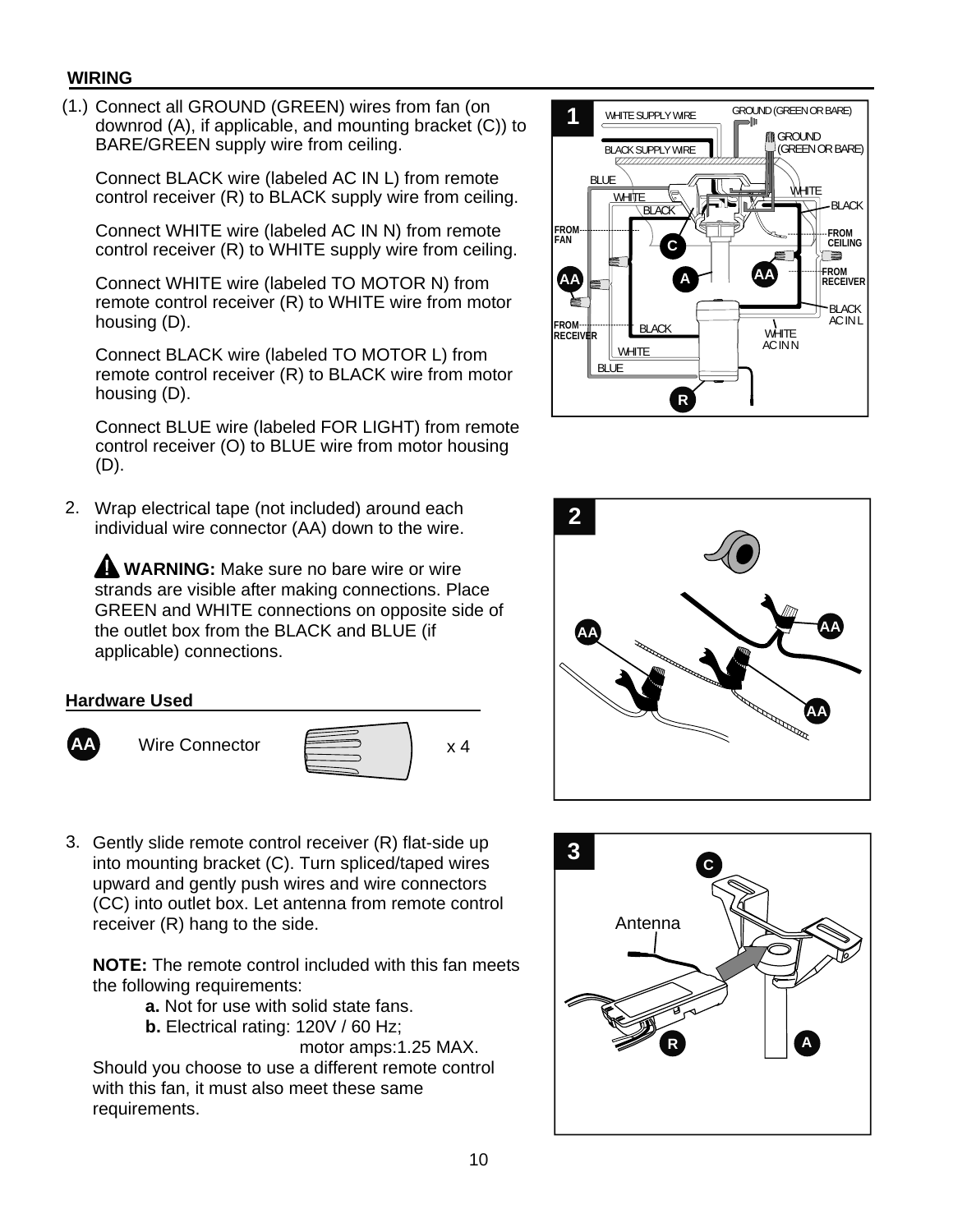#### **FINAL INSTALLATION**

- 1. Locate two canopy mounting screws (K) on underside<br>of mounting bracket (C) and remove canopy mounting of mounting bracket (C) and remove canopy mounting screw (K) closest to the open end of the mounting bracket (C). Partially loosen the other canopy mounting screw (K). Lift canopy (B) to mounting bracket (C). Place rounded part of slotted hole in canopy (B) over loosened canopy mounting screw (K) and push up. Twist canopy (B) to lock. Re-insert canopy mounting screw (K) that was removed, then tighten both canopy mounting screws (K). Use arrows on inside of canopy cover (H) to locate knobs on center ring of canopy cover (H). Slide canopy cover (H) up to canopy (B), aligning knobs on canopy cover (H) with openings in bottom of canopy (B). Press up gently but firmly on canopy cover (H) until you hear it snap onto the bottom of the canopy (B) and then turn canopy cover (H) clockwise about 1/2 in.
- 2. **A DANGER:** To reduce the risk of serious bodily<br>injury. DO NOT use power tools to assemble the blades injury, DO NOT use power tools to assemble the blades (G). If overtightened, blades (G) may crack and break.

Place one blade plate (J) under blade (G), aligning holes. Then, insert one motor screw/washer (BB) into one of the holes at the end of the blade (G), turning until the motor screw (BB) comes through the other side of the blade (G). Repeat with the other motor screw/washer (BB).

Align the protruding ends of the motor screws/washers (BB) with the corresponding holes on the underside of the motor housing (D). Tighten both motor screws/ washers (BB).

Repeat Step 2 for the other two blades (G).

**A DANGER:** To reduce the risk of personal injury, make sure all blades (G) are completely secure before proceeding.

#### **Hardware Used**



**BB** Blade Screw/Washer x 6



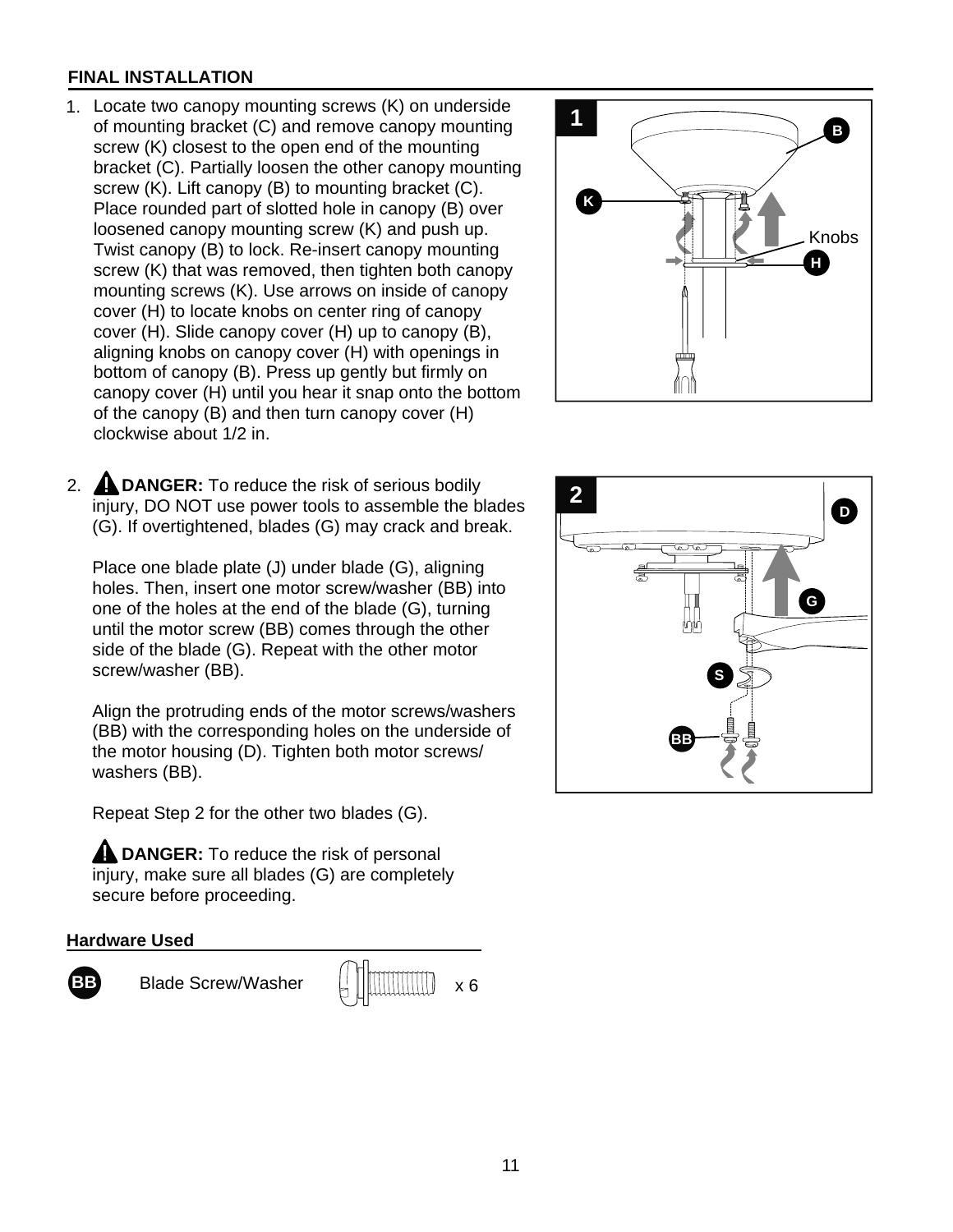#### **FINAL INSTALLATION**

 3. Partially loosen two motor plate screws (O) in motor plate on underside of motor housing (D) and remove the other motor plate screw (O). Align slotted holes in fitter plate (N) with loosened motor plate screws (O), allowing molex connections from motor housing (D) to come through hole in fitter plate (N). Twist fitter plate (N) to lock. Re-insert the motor plate screw (O) that was removed and securely tighten all three motor plate screws (O).









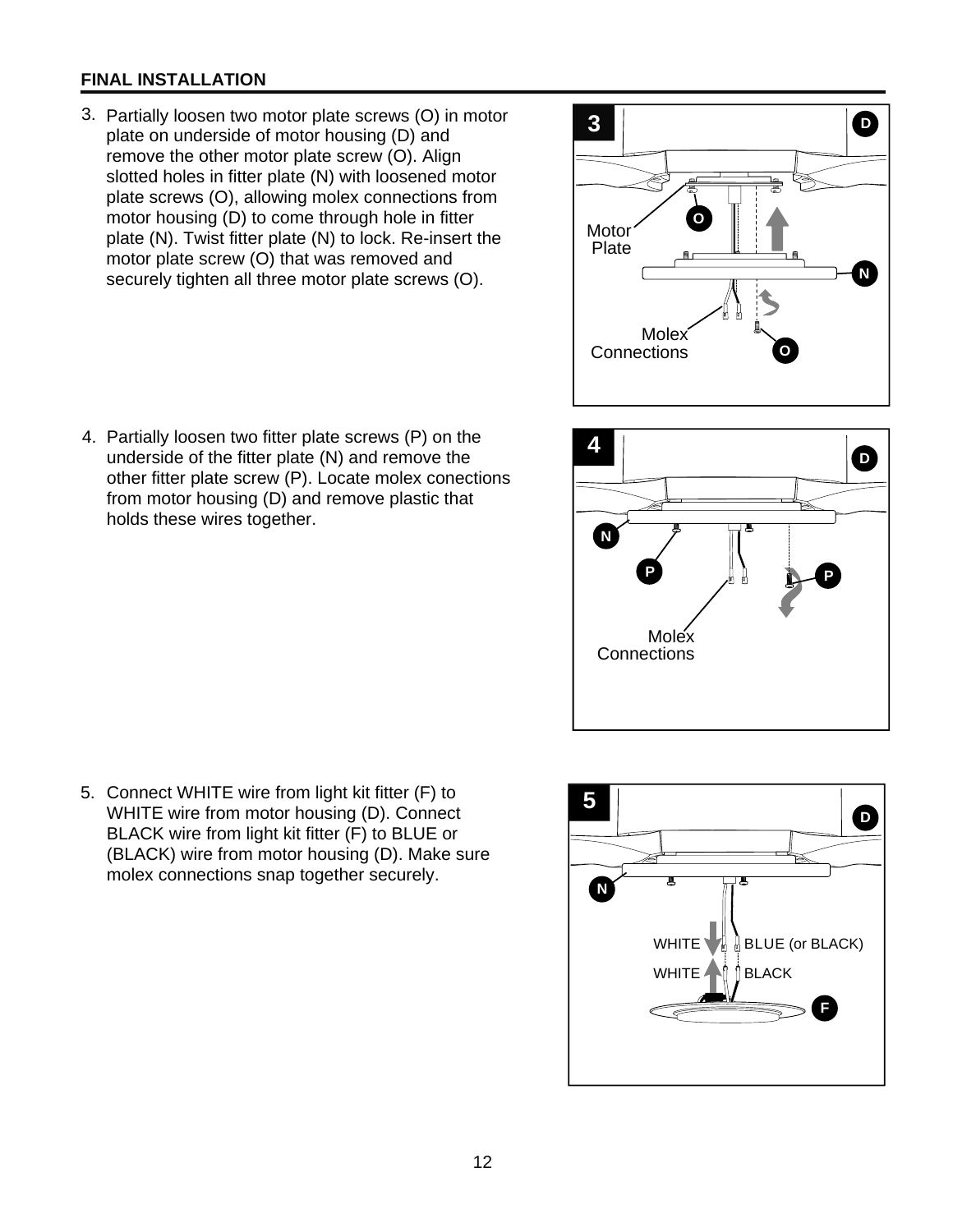#### **FINAL INSTALLATION**

 6. Carefully arrange wiring within the fitter plate (N) to ensure wires do not get pinched when attaching the light kit fitter (F).

Align slotted holes in light kit fitter (F) with loosened fitter plate screws (P) on fitter plate (N). Twist light kit fitter (F) to lock in place. Re-insert the previously removed fitter plate screw (P) and securely tighten all fitter plate screws (P).

 7. Align slots on glass shade (I) with protrusions on underside of fitter plate (N). Turn glass shade (I) *clockwise* until it no longer turns. **NOTE:** Pull down gently on the glass shade (I) to make sure it is secured completely.

 8. If you wish to use the remote control bracket from remote pack (Q), install screws from remote pack (Q) through bracket and into the desired installation site. The remote control transmitter from remote site. The remote control transmitter from remote<br>pack (Q) rests inside the bracket.





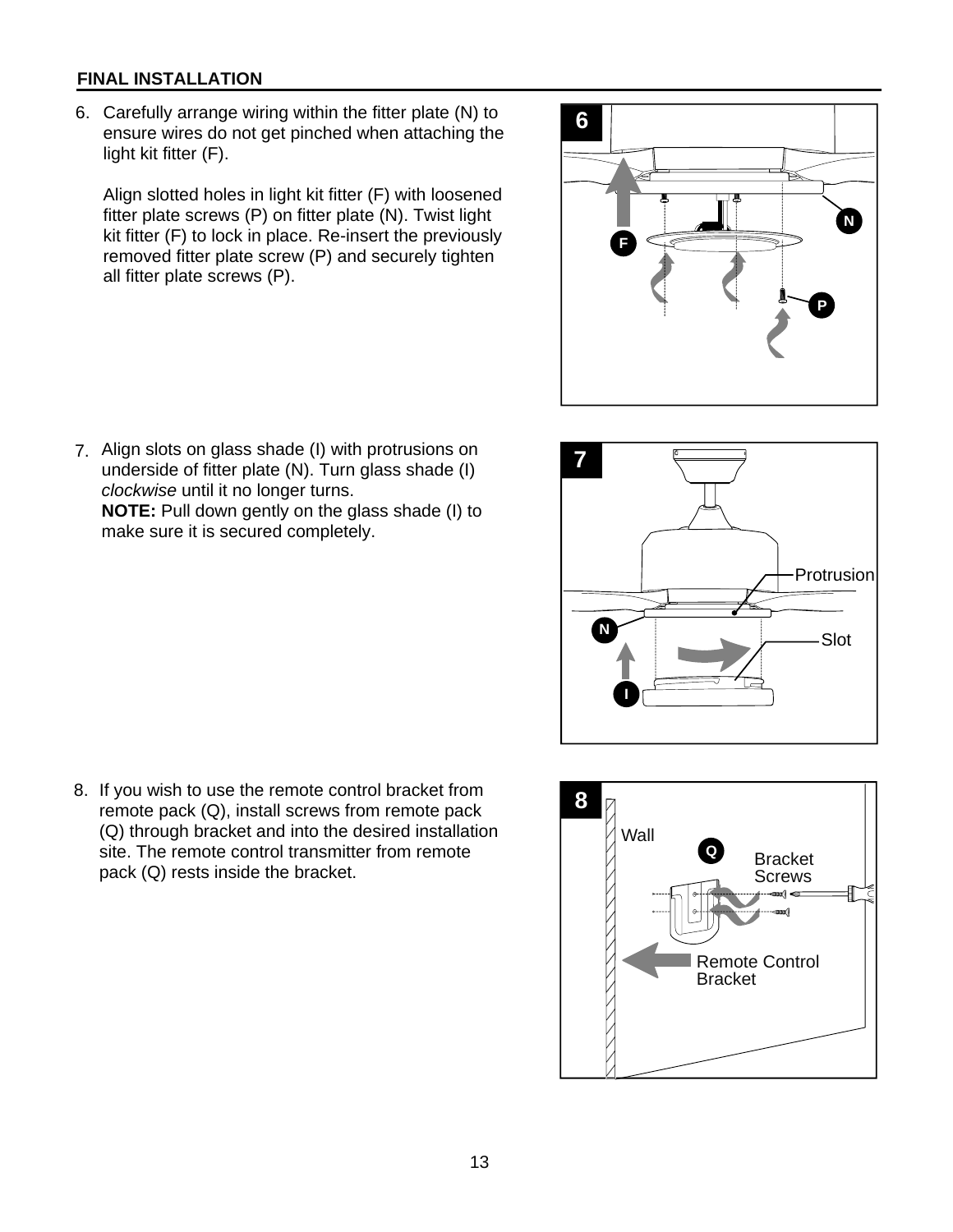#### **OPERATING INSTRUCTIONS**

**AL CAUTION:** The remote control transmitter can be programmed to multiple receivers or fans. If this is not desired, turn wall switch off to any other programmable receiver or fan.

#### **FCC Compliance Notice for Remote Control**

Modifications not approved by the party responsible for compliance could void the user's authority to operate the equipment.

\*NOTE: This equipment has been tested and found to comply with the limits for a Class B digital device, pursuant to Part 15 of the FCC Rules. These limits are designed to provide reasonable protection against harmful interference in a residential installation. This equipment generates, uses and can radiate radio frequency energy and, if not installed and used in accordance with the instructions, may cause harmful interference to radio communications. However, there is no guarantee that interference will not occur in a particular installation. If this equipment does cause harmful interference to radio or television reception, which can be determined by turning the equipment off and on, the user is encouraged to try to correct the interference by one or more of the following measures:

- \* Reorient or relocate the receiving antenna.
- Increase the separation between the equipment and receiver.
- \* Connect the equipment into an outlet on a circuit different from that to which the receiver is connected.

Consult the dealer or an experienced radio/TV technician for help.

1. Remove protective covering from battery in remote pack (Q) and discard protective covering.

Remove battery cover from back of remote control transmitter in remote pack (Q). Install battery from remote pack  $(Q)$  with positive  $(+)$ end toward top of remote control transmitter.

Replace battery cover on remote control transmitter.

 **WARNING**: *Choking Hazard* - Small parts. Keep battery away from children.



 **CAUTION:** "DO NOT DISPOSE OF BATTERIES IN FIRE, BATTERIES MAY EXPLODE OR LEAK." - When disposing of household alkaline batteries, it is best to check with your local and state recycling or household hazardous waste coordinators concerning the specifics of the program in your area. You may also locate a recycling center by calling 1-800-8-BATTERY or 1-877-2-RECYCLE or visit www.epa.gov/epawaste/index.htm or www.earth911.org for more information.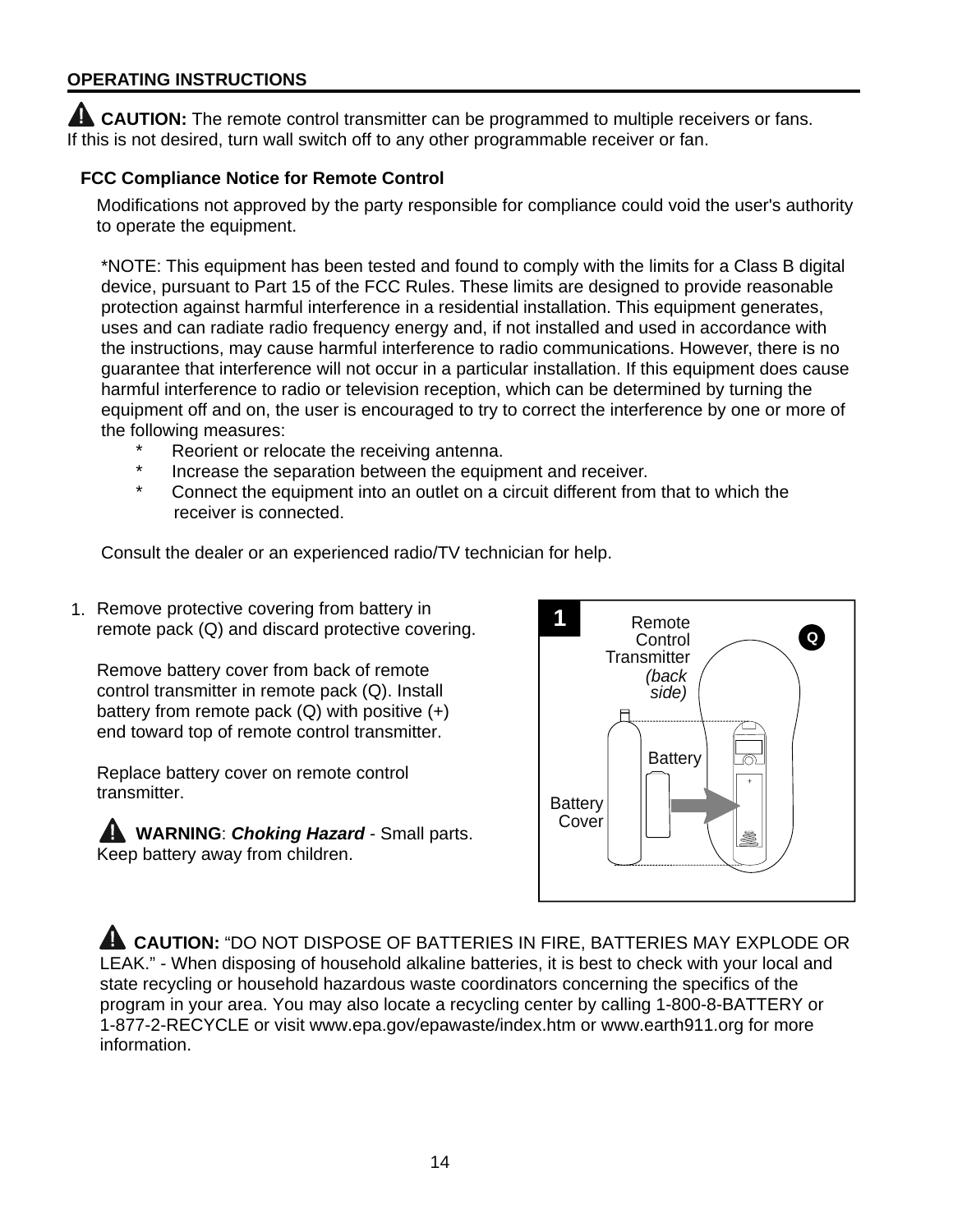#### **OPERATING INSTRUCTIONS**

 2. Restore electrical power. Within 30 seconds of restoring electrical power, press and hold the "0" button on the remote control transmitter for 5 seconds or until light on the fan blinks twice. Use the remote control transmitter to test the light and fan functions to confirm the learning process is complete.

**NOTE:** Remove protective covering from front of remote control transmitter and discard.

**IMPORTANT:** To prevent damage to remote control transmitter, remove the battery if not used for long periods. Store the remote control transmitter away from excess heat or humidity.



Operation buttons on the panel of the remote control 3. **3** transmitter:

| 3 button          | for fan HIGH speed      |
|-------------------|-------------------------|
| 2 button          | for fan MEDIUM speed    |
| 1 button          | for fan LOW speed       |
| <b>0</b> button   | to turn fan OFF         |
| $\bigcirc$ button | to turn light ON or OFF |

Tap  $\heartsuit$  button quickly to turn lights off or on. Hold  $\heartsuit$  button down to increase or decrease lights. If you press  $\heartsuit$  button in excess of 0.7 seconds, it becomes a dimmer. The lights vary cyclically in 8 seconds. The light button has an auto resume function, which keeps the light at the same brightness as the last time it was turned off.

 4. Use the fan reverse switch, located on the top of the motor housing (D) (under the yoke cover (E)), to optimize the fan for seasonal performance. A ceiling fan will allow you to raise your thermostat setting in summer and lower your thermostat setting in winter without feeling a difference in your comfort.

**CAUTION:** Turn fan off at wall switch and let blades (G) come to a complete stop before manually activating the reverse switch.



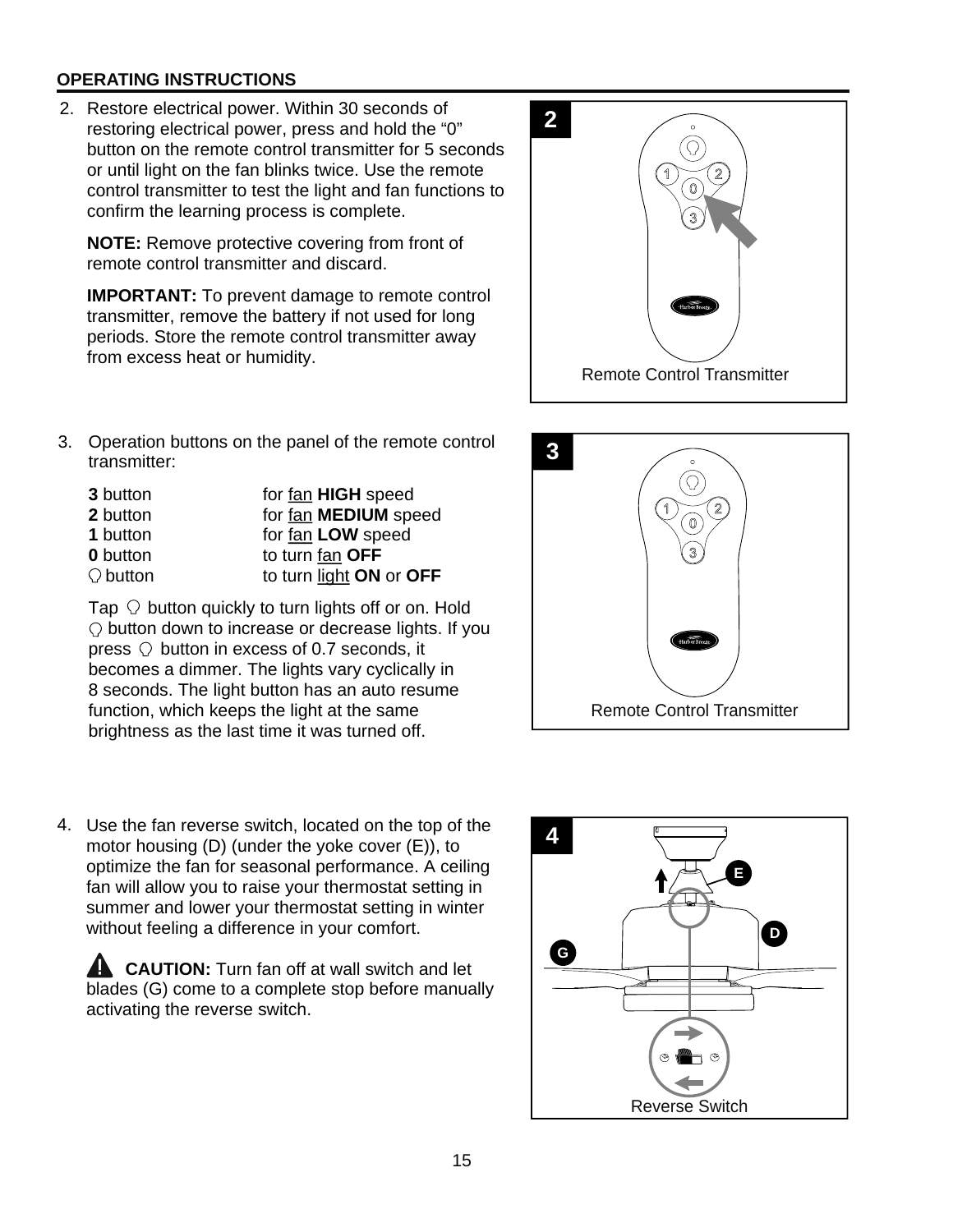#### **OPERATING INSTRUCTIONS**

4a. In **warmer** weather, setting the reverse switch in the LEFT position will result in downward airflow creating a wind chill effect.

4b. In **cooler** weather, setting the reverse switch in the RIGHT position will result in upward airflow that can help move stagnant, hot air off the ceiling area.



**4c** 4c. **IMPORTANT:** Reverse switch must be set either *completely* LEFT or *completely* RIGHT for fan to function. If the reverse switch is set in the middle position, fan will not operate.

#### **CARE AND MAINTENANCE**

At least twice each year, lower canopy (B) to check downrod (A) assembly and tighten all screws on fan. Clean motor housing (D) with only a soft brush or lint-free cloth to avoid scratching the finish. Clean blades (G) with a lint-free cloth. You may occasionally apply a light coat of furniture polish to wood blades for added protection.

**IMPORTANT:** Shut off main power supply before beginning any maintenance. Do not use water or a damp cloth to clean the ceiling fan.

• Total wattage for this fan is 18 watts; do not attempt to replace the LEDs.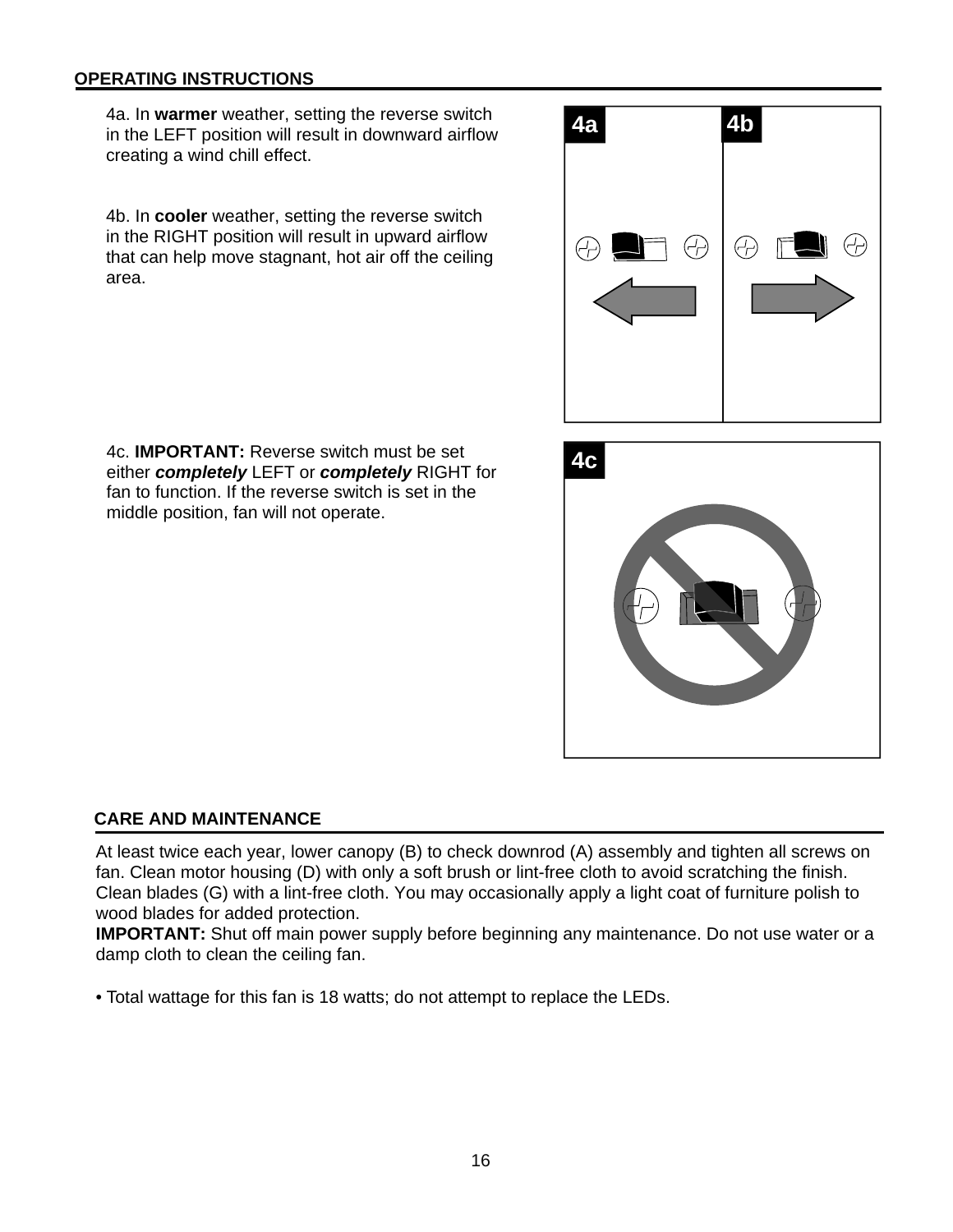## **TROUBLESHOOTING**

 **WARNING**: Before beginning work, shut off the power supply to avoid electrical shock.

| <b>PROBLEM</b>                                      | <b>POSSIBLE CAUSE</b>                                                     | <b>CORRECTIVE ACTION</b>                                                                                                  |
|-----------------------------------------------------|---------------------------------------------------------------------------|---------------------------------------------------------------------------------------------------------------------------|
| Fan does not<br>move.                               | 1. Reverse switch not engaged.                                            | 1. Push switch firmly either up or<br>down.                                                                               |
|                                                     | 2. Power is off or fuse is blown.                                         | 2. Turn power on or check fuse.                                                                                           |
|                                                     | 3. Faulty wire connection.                                                | 3. Turn power off. Loosen canopy<br>and check all connections.                                                            |
|                                                     | 4. Wires in light kit fitter not wired<br>correctly.                      | 4. Check that molex connections in<br>light kit fitter are connected<br>properly according to instructions<br>on page 12. |
| Noisy operation.                                    | 1. Blades are loose.                                                      | 1. Tighten all motor screws/washers.                                                                                      |
|                                                     | 2. Cracked blade.                                                         | 2. Replace blade.                                                                                                         |
|                                                     | 3. Fan is new.                                                            | 3. Allow fan a "break in" period of a<br>few days, especially when running<br>the fan at Medium and High                  |
|                                                     |                                                                           | speeds.                                                                                                                   |
| Excessive                                           | 1. Blades are loose.                                                      | 1. Tighten all motor screws/washers.                                                                                      |
| wobbling.                                           | 2. Unbalanced blades.                                                     | 2. Switch one blade with a blade<br>from the opposite side.                                                               |
|                                                     | 3. Fan not securely mounted.                                              | 3. Turn power off. Carefully loosen<br>canopy and verify that mounting<br>bracket is secure.                              |
|                                                     | 4. Fan too close to vaulted ceiling.                                      | 4. Use a longer downrod or move fan<br>to another location.                                                               |
|                                                     | 5. Set screw(s) on motor housing yoke<br>is (are) not tightened properly. | 5. Tighten yoke set screw(s)<br>securely.                                                                                 |
|                                                     | 6. Set screw on hanging ball is not<br>tightened properly.                | 6. Carefully loosen and lower canopy<br>and verify that set screw on<br>hanging ball is tightened securely.               |
| Fan operates but<br>lights fail (if<br>applicable). | 1. Wires in canopy not wired properly.                                    | 1. Check wires in canopy and, if<br>necessary, re-wire according to<br>instructions on pages 9 - 11.                      |
|                                                     | 2. Wall switch to fan is off.                                             | 2. Make sure wall switch to fan is on.                                                                                    |
|                                                     | 3. Wires from light kit fitter not wired<br>correctly.                    | 3. Check wires on light kit fitter and,<br>if necessary, re-wire according to<br>instructions on page 12.                 |